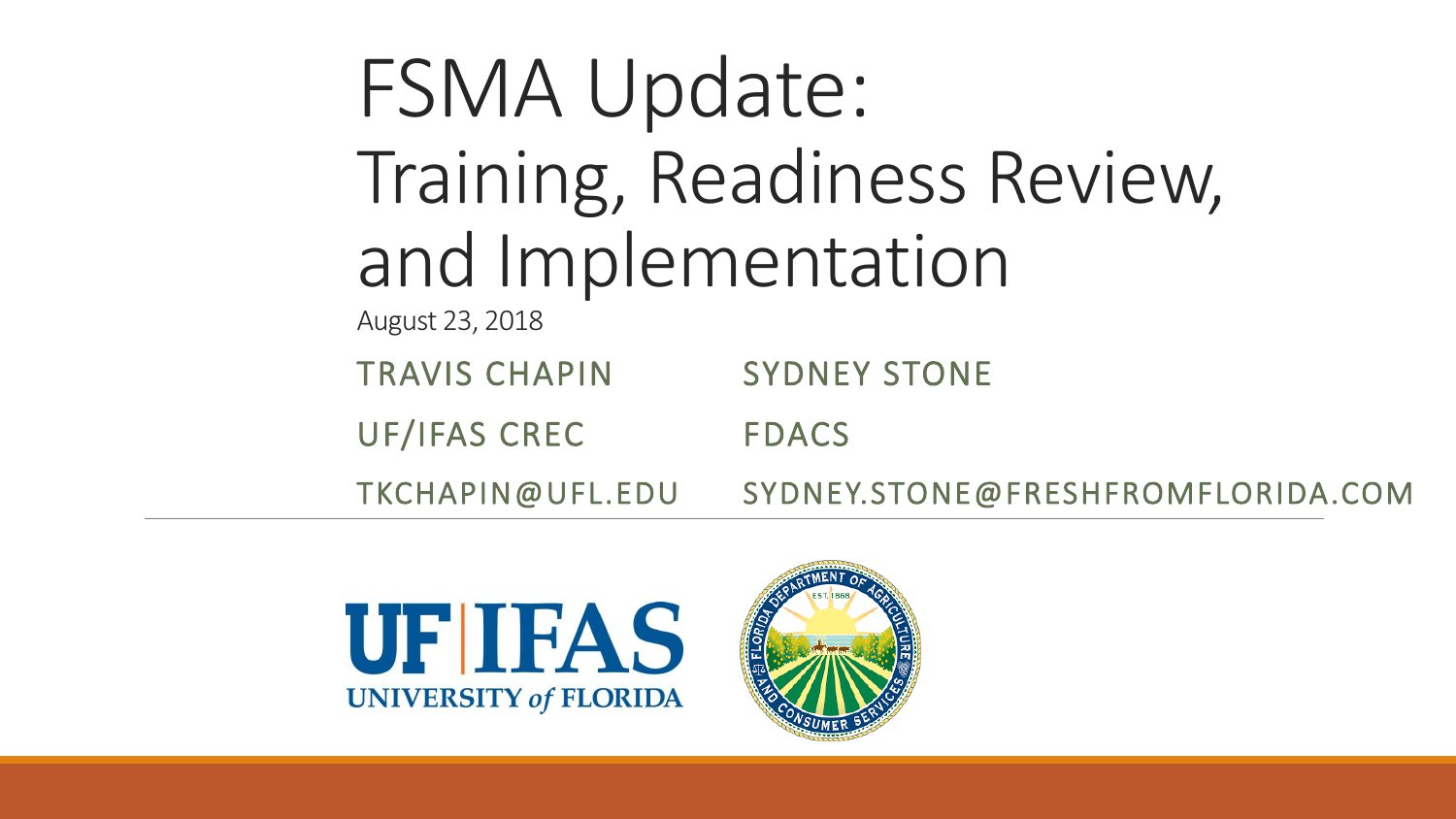## FDA FSMA Implementation Updates

- Agricultural water
	- Under review
	- Equivalent methods (9 quantification +7 presence/absence)
- Compliance dates
	- Ag water
	- Packinghouses
- Enforcement discretion
	- Written assurances
- Packinghouses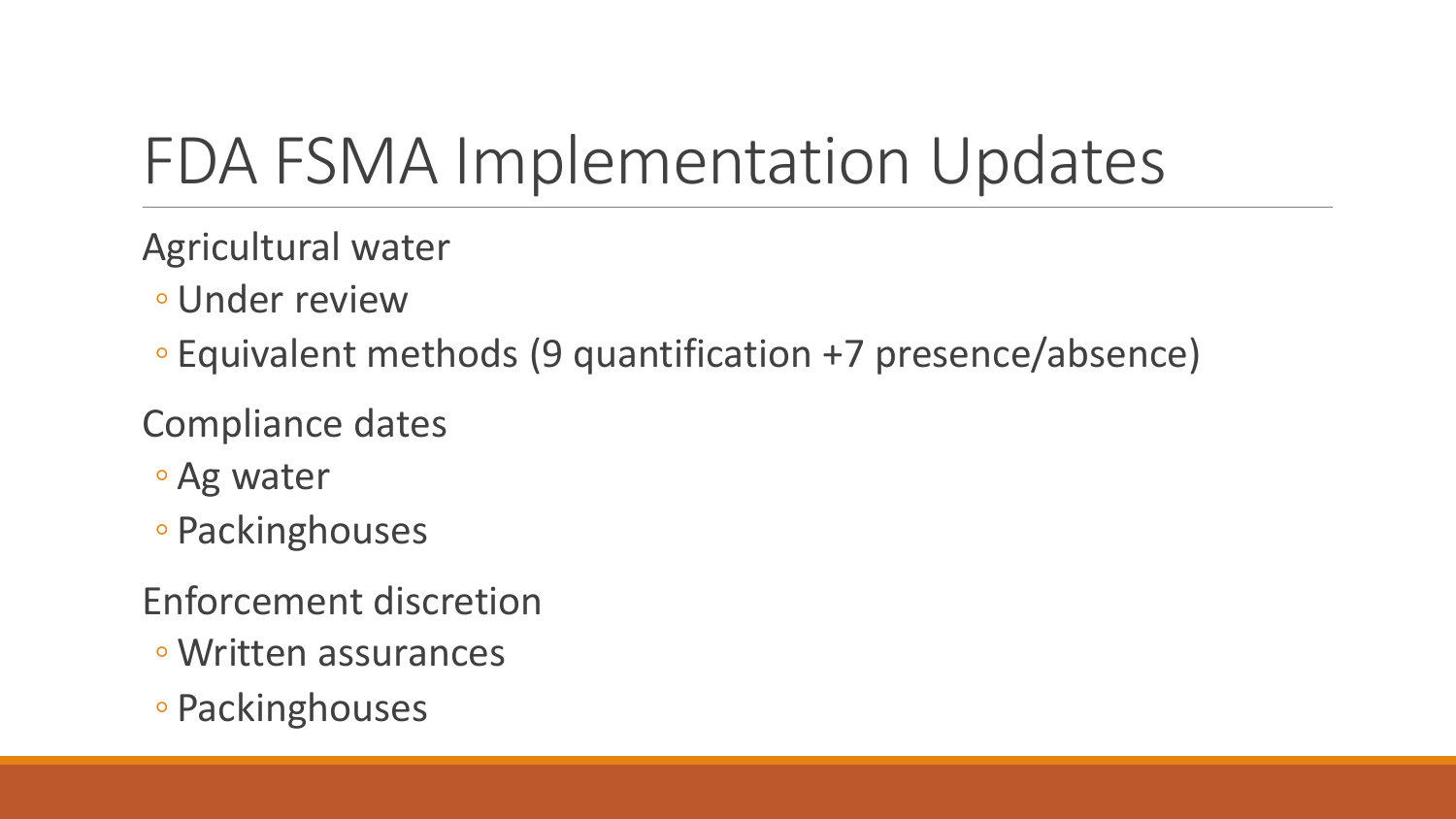### FDACS/FDA Cooperative Agreement

Funding for state partners

Florida is a Competition A and B state:

- $\triangleright$  Education and Outreach
- $\triangleright$  Train Regulators

National Consortium Meetings and Southern Regional Produce Safety Meeting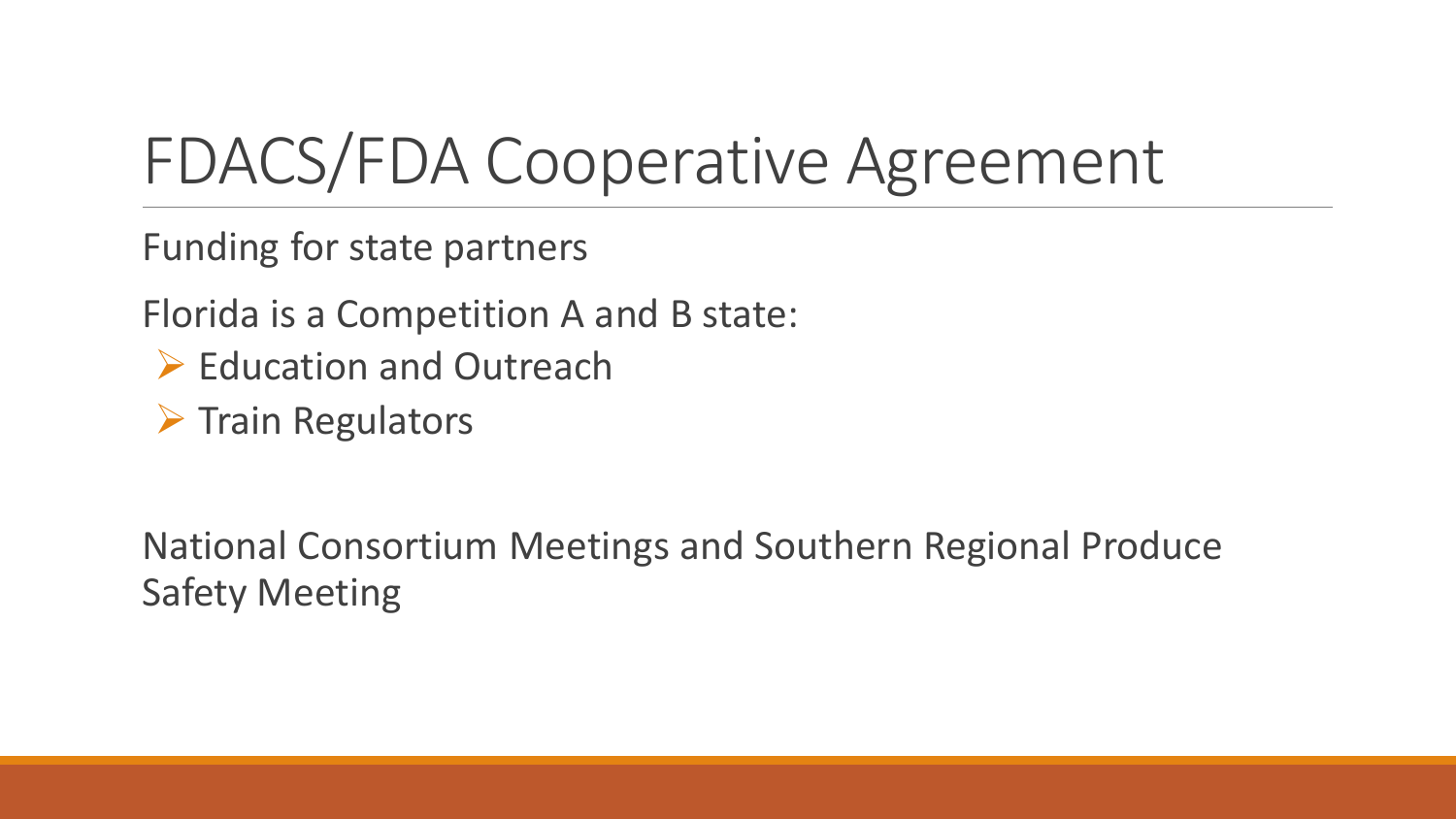## Produce Safety Rule Compliance Dates

January 2018 for anyone over \$500,000 in total annual produce sales.

January 2019 for anyone between \$250,000 and \$500,000 in total annual produce sales

January 2020 for anyone between \$25,000 and \$250,000 in total annual produce sales.

Plus 4 years for ag water requirements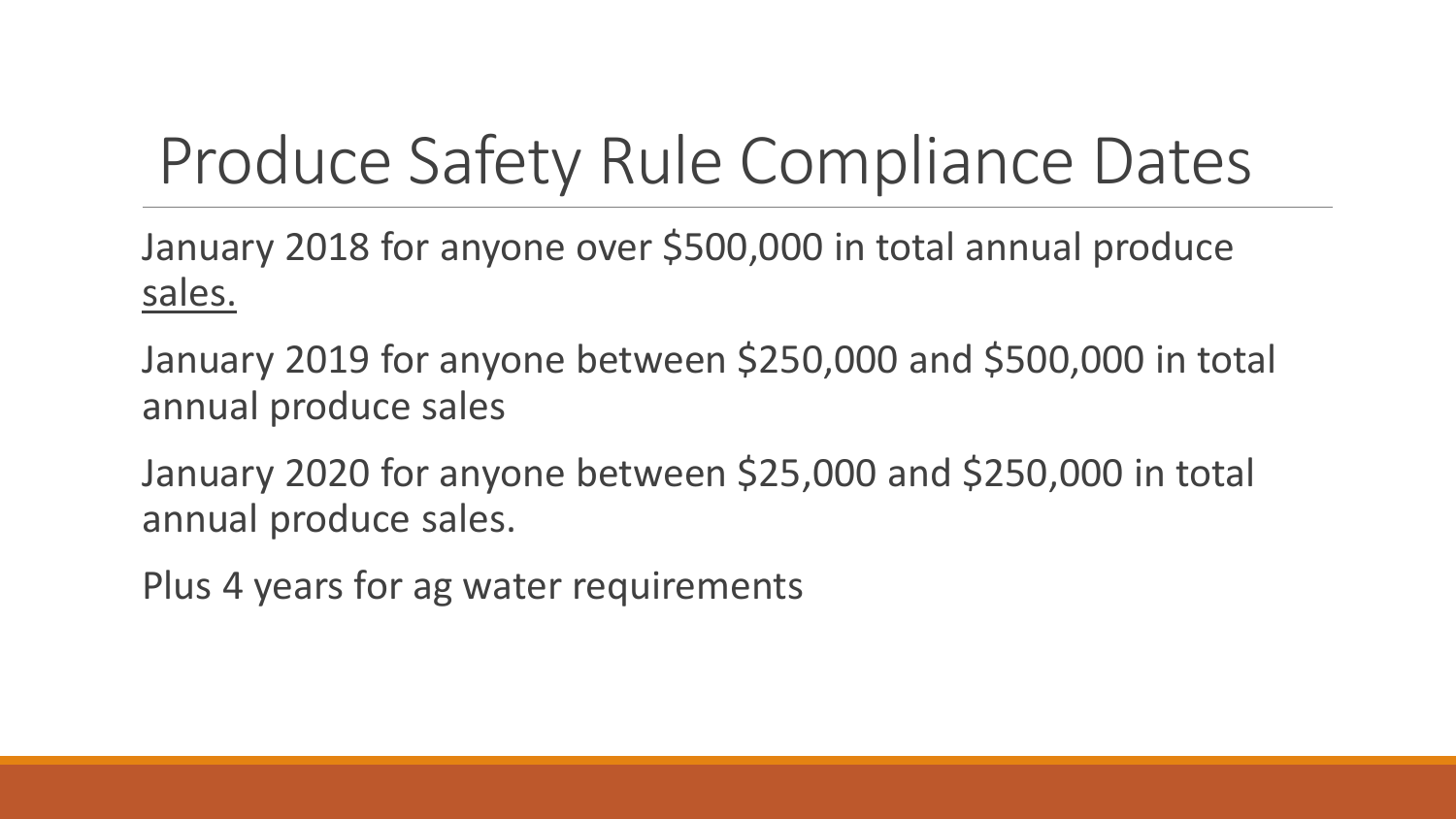## On-Farm Readiness Reviews & Grower **Trainings**

#### **On-Farm Readiness Review**

OFRRs are **free**, voluntary, and grower-requested

Various ways to request an OFRR

Helps growers evaluate compliance with the FSMA Produce Safety Rule

#### **Produce Safety Alliance Grower Trainings**

PSA Grower Trainings are held throughout the state

One person from each farm will be required to attend a course

You can find the one convenient for you on the CREC website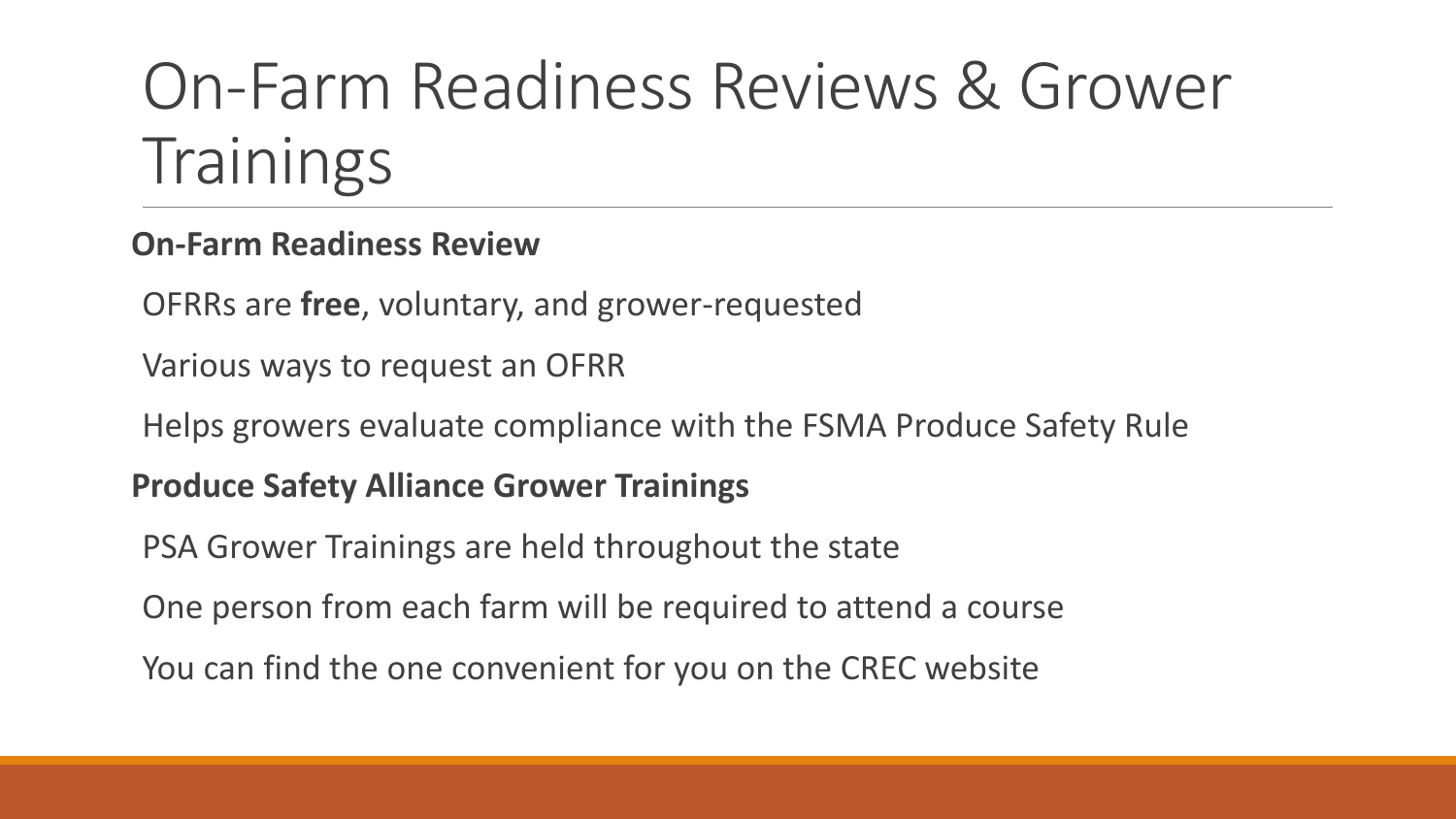

### PSA Fall 2018

- 1. 8/27/18 Ft. Pierce
- 2. 09/13/18 Homestead
- 3. 9/17/18 Lake Alfred
- 4. 10/3/18 Live Oak
- 5. 10/9/18 Palmetto
- 6. 10/23/18 Sebring
- 7. 11/7/18 Tavares
- 8. 11/27/18 Homestead
- 9. 12/13/18 Immokalee
- 10. 12/17/18 St Augustine

Registration details and future dates at www.crec.ufl.edu/events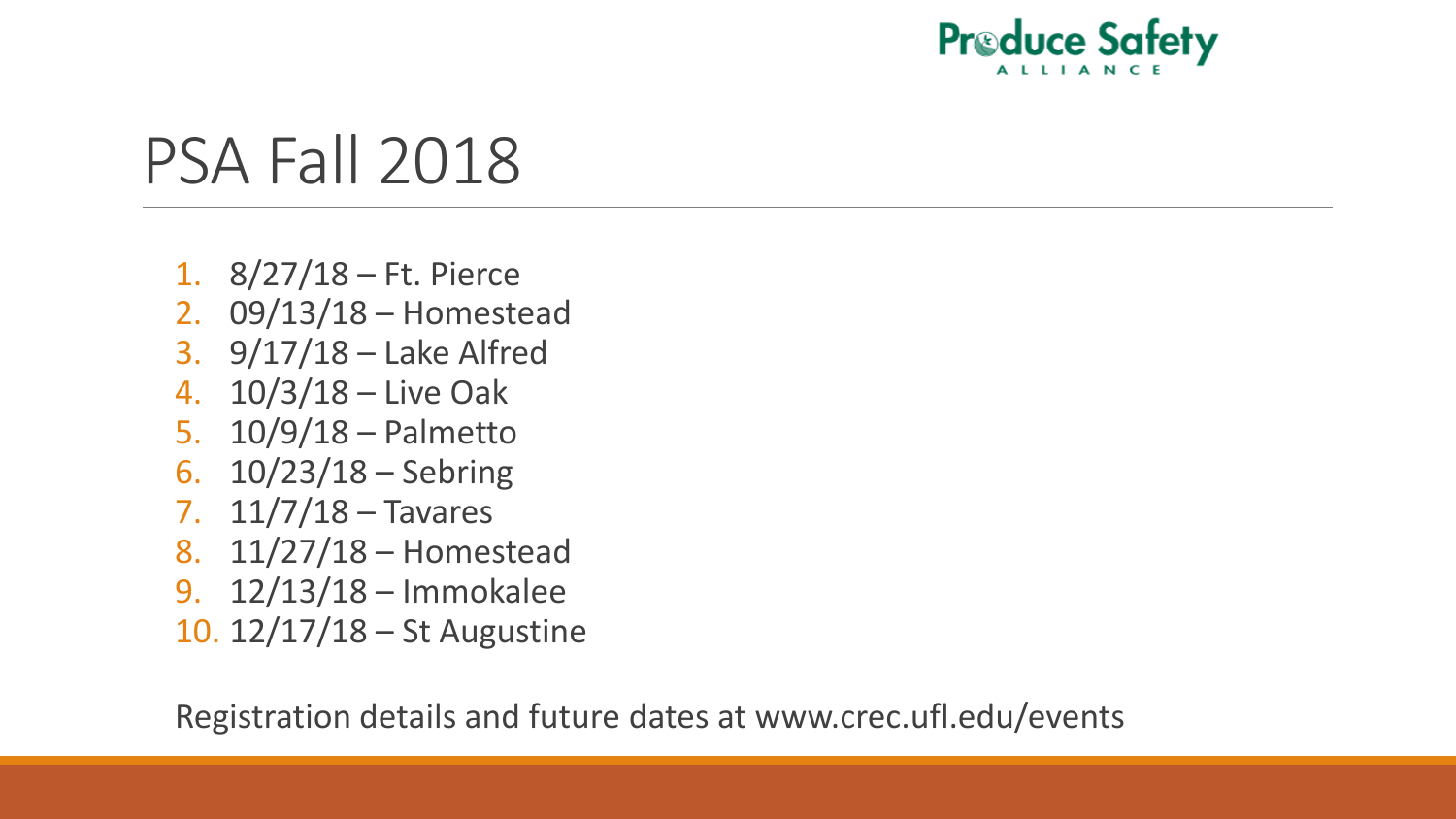### Other workshops and materials

- Packinghouse HACCP Oct. 1-2 Live Oak, Nov. 19-20 Immokalee
- Beyond Basic Produce Food Safety A Hands-On Analysis
- ◦Oct. 18 Lake Alfred, Nov. 1 Live Oak
- Preventive Controls Sept. 10-12 Ft. Pierce, Dec. 10-12 Jax
- Worker training videos PSR compliance and for GMP/audits coming soon
- Treatment of (pre-harvest) agricultural water coming soon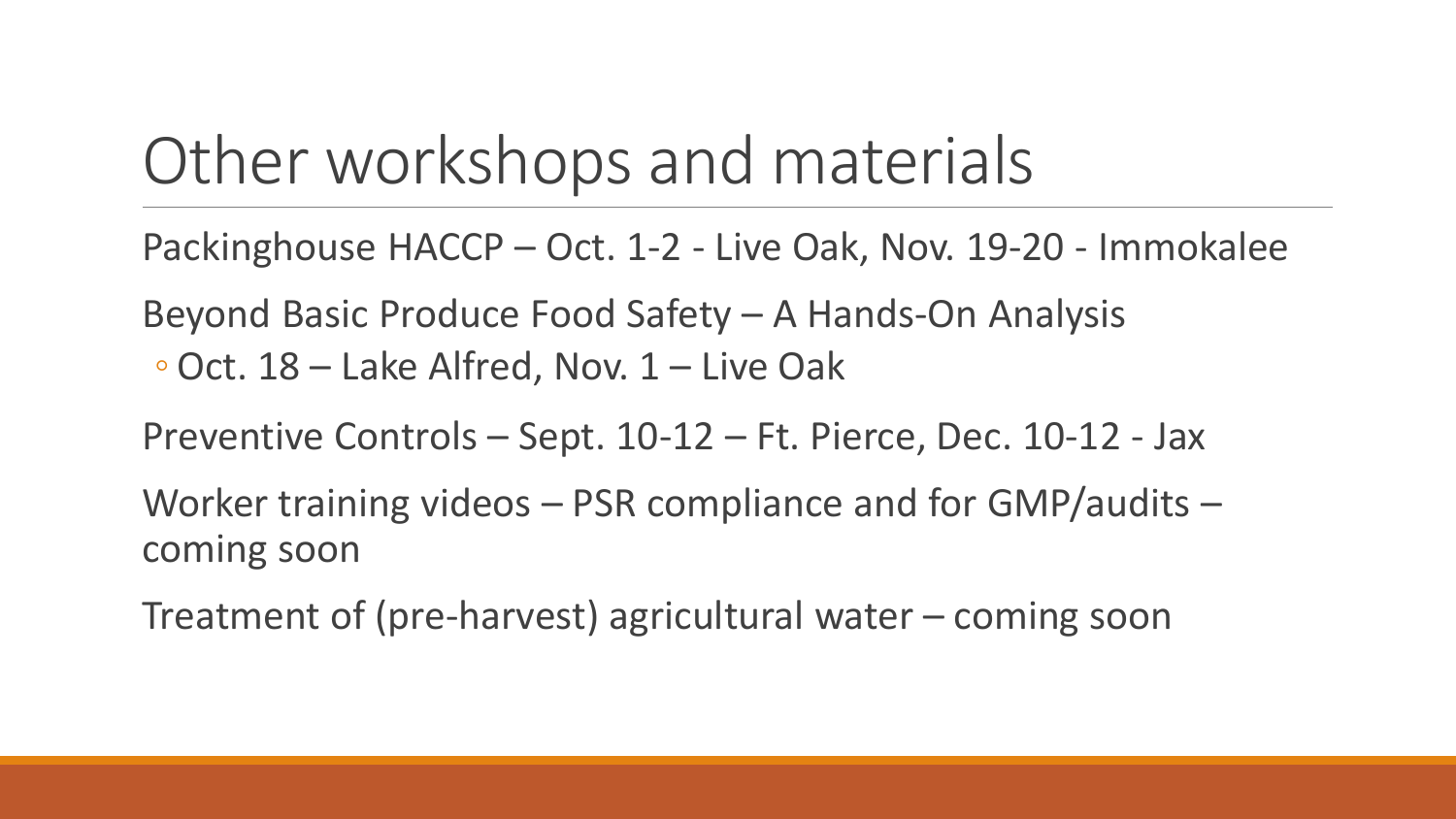# Summary

FDACS is participating in (and funding) training/OFRRs and (will) perform inspections

Spring training starts August

◦ crec.ifas.ufl.edu/events

On-Farm Readiness Reviews ◦ freshfromflorida.com/fsma

Compliance dates for packinghouses align with PSR, enforcement discretion